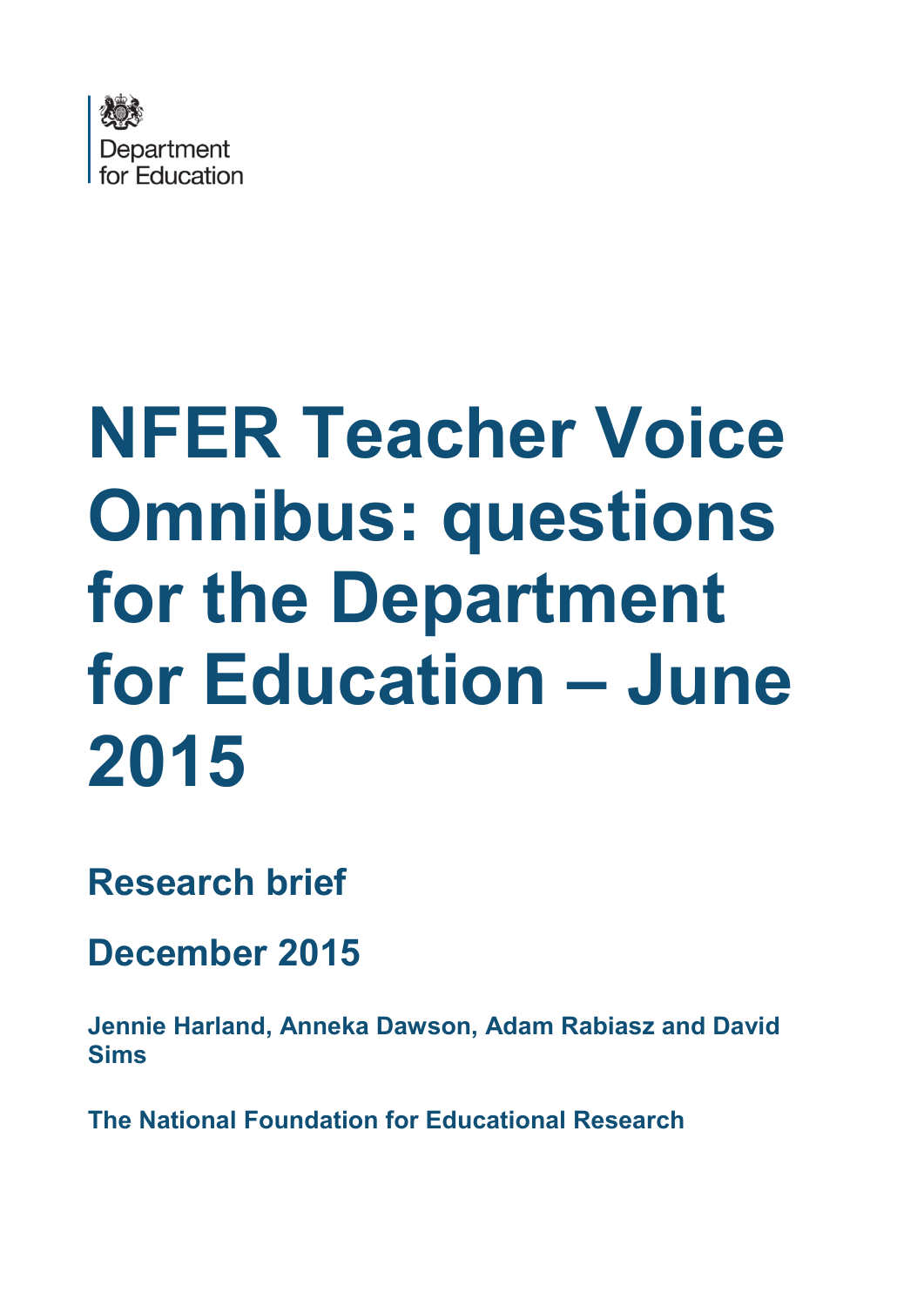# <span id="page-1-0"></span>**Contents**

| Jennie Harland, Anneka Dawson, Adam Rabiasz and David Sims   | 1              |
|--------------------------------------------------------------|----------------|
| The National Foundation for Educational Research             | 1              |
| Contents                                                     | 2              |
| Introduction                                                 | 3              |
| <b>Key Findings</b>                                          | 4              |
| Confidence in teaching the new GCSEs and National Curriculum | 4              |
| <b>Mental Health Support</b>                                 | 5              |
| <b>Behaviour and Bullying</b>                                | 6              |
| <b>School Leadership</b>                                     | $\overline{7}$ |
| Post-16 Participation and Choices                            | $\overline{7}$ |
| <b>Vocational Qualifications</b>                             | 8              |
| <b>Work Experience</b>                                       | 9              |
| Accountability                                               | 9              |
| Methodology                                                  | 11             |
| The sample of respondents                                    | 11             |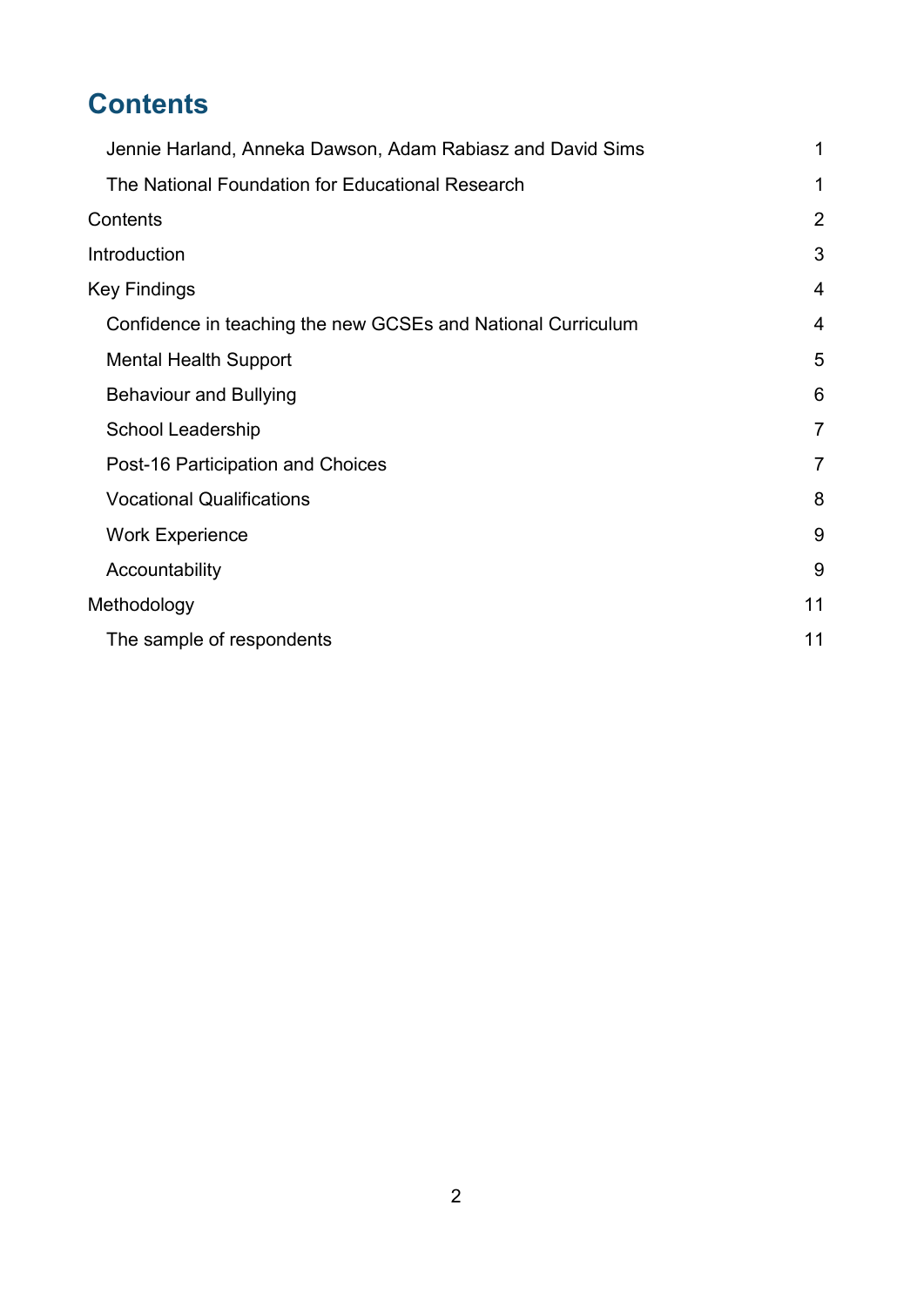## <span id="page-2-0"></span>**Introduction**

The Department for Education (DfE) buys a termly set of questions on the NFER Teacher Voice Omnibus Survey. The DfE also buys a Senior Leader Booster to the survey in order to capture additional responses from senior leaders. The findings are used to more efficiently address a steady flow of requests from the Department for general intelligence from teachers and schools, and give the Department a means of getting answers to simple questions about how policies are working and what teachers think of them.

This Research Brief provides an overview of the responses to the set of questions submitted to the summer Teacher Voice Omnibus Survey in June 2015 and the Senior Leader Booster Survey conducted between June 2015 and July 2015. Alongside the research brief, a complete set of data tables for the survey has been published.

The questions submitted in the summer 2015 survey, explored:

- **EXECUTE:** implementing the new National Curriculum
- **n** mental health support and provision
- **•** pupil behaviour and bullying
- **school leadership**
- post-16 participation and choices
- vocational courses and qualifications
- work experience
- **new school accountability measures.**

In total, 2,088 responses were received to the survey. Of these, 1,077 were senior leaders (defined as headteachers, deputy headteachers and assistant headteachers) and 1,011 were classroom teachers. 52 per cent (853) of the schools represented in the sample were primary schools and 48 per cent (790) were secondary schools.

This research brief provides an analysis of the responses to each question alongside supporting information about the survey in the methodology section. Results are provided by the overall sample and by school phase (where relevant). In addition, a small number of questions compare the responses of senior leaders and classroom teachers. The key findings are presented below.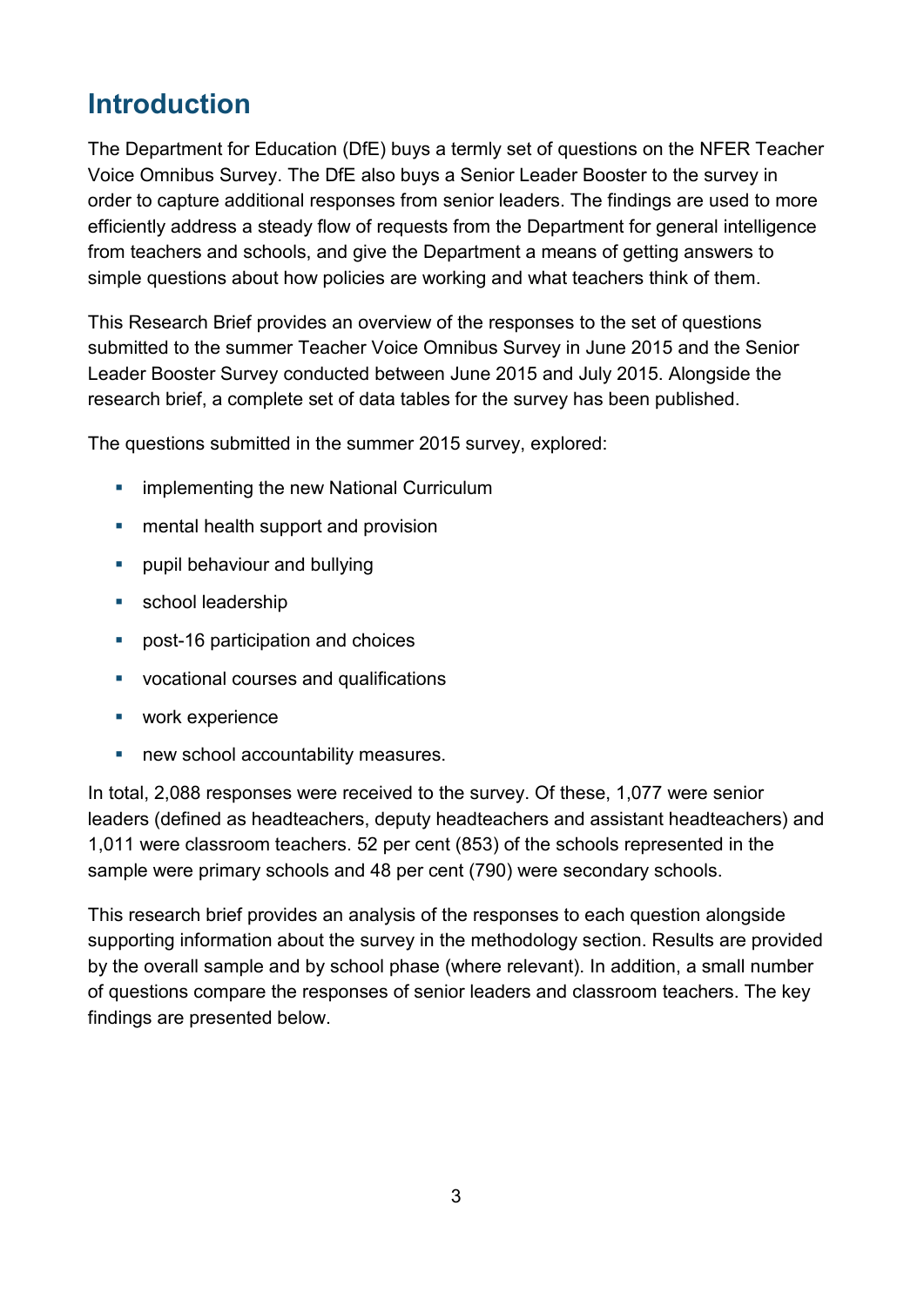# <span id="page-3-0"></span>**Key Findings**

#### <span id="page-3-1"></span>**Confidence in teaching the new GCSEs and National Curriculum**

Senior leaders in secondary schools were asked how confident their school was to teach, from September 2015, the new GCSEs in English literature, English language and mathematics. Senior leaders in both secondary and primary schools were asked how confident they were that their school could implement the new National Curriculum in mathematics, English, science, languages and computing. Where respondents identified that they were not confident in their school being able to implement the new National Curriculum in a particular subject they were asked about their reasons for this.

The survey found:

- Senior leaders in secondary schools were confident about implementing the new GCSEs in English language, English literature and mathematics from September 2015, with the majority (88%, 88% and 85% respectively) reporting that they were 'very' or 'fairly' confident. Senior leaders' confidence in their schools to teach the new GCSEs had increased slightly from autumn 2014, when they were asked the same question.
- Most senior leaders in secondary and primary schools were confident about implementing the new National Curriculum in English, mathematics and science, with around three-quarters (80%, 78% and 71% respectively) reporting that they were confident. Confidence levels were lower about implementing the new National Curriculum in languages and computing, with half of respondents or fewer (51% and 40% respectively) saying they were confident. Across all subject areas, there were modest increases in senior leaders' confidence to implement new curricula in these areas, compared to responses to the same question in autumn 20[1](#page-3-2)4 $<sup>1</sup>$ </sup>
- Across all subject areas, where respondents were not confident in implementing the new National Curriculum subjects in their schools, this tended to be primarily because more staff training was needed.
- Senior leaders in primary schools typically indicated being more confident than secondary senior leaders to implement the new National Curriculum in English,

<span id="page-3-2"></span><sup>&</sup>lt;sup>1</sup> Autumn 2014 findings available here: **Autumn 2014 findings from the schools omnibus survey**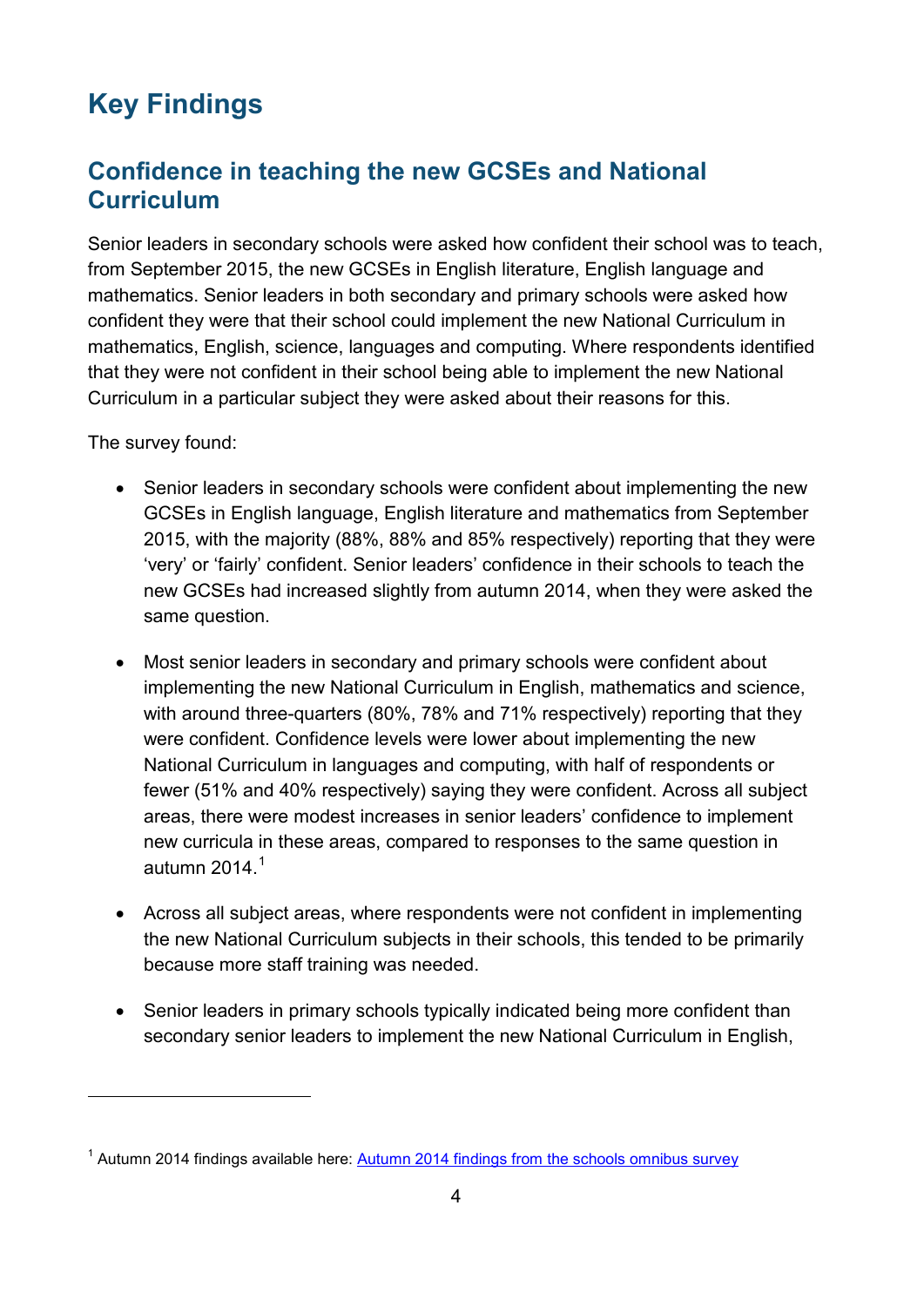mathematics, science and computing, but less confident than secondary senior leaders in terms of languages.

#### <span id="page-4-0"></span>**Mental Health Support**

Both teachers and senior leaders in primary and secondary schools were asked a series of questions about the provision of mental health services and support for their pupils. All respondents were asked about their ability to support pupils with mental health issues, the availability of different forms of mental health support in their schools and their views on the most useful strategies for supporting pupils' mental health in school. Senior leaders were asked about the commissioning of mental health services.

The survey found:

- Six in ten respondents (62%) strongly agreed/agreed that they felt equipped to identify pupil behaviour that may be linked to a mental health issue. Only three in ten respondents (32%) strongly agreed/agreed that there was appropriate training for teachers in school to identify mental health problems in pupils. These differences suggest that knowledge on how to identify potential mental health issues may be derived from means other than formal in-school training. Five in ten respondents (54%) strongly agreed/agreed that they knew how to help pupils with mental health issues to access appropriate support. Senior leaders were more likely than classroom teachers to agree to these statements.
- The three most useful strategies in supporting pupils' mental health in schools, identified by respondents were: counselling services for pupils (60%); training for staff on mental health and wellbeing (52%); and strong engagement with families and young people (46%).
- The three main strategies provided by schools to support pupils' mental health, identified by respondents were: counselling services for pupils (62%); strong engagement of families and young people (42%); and teaching age-appropriate lessons about mental health (29%).
- Responses indicated that secondary schools had more provision for supporting pupils' mental health than primaries and senior leaders were more likely than classroom teachers to report that their school provided strategies to support pupils' mental health and wellbeing.
- Where schools directly commission mental health services for pupils this tended to be through: Local Authority services (52%); in-school counselling services (47%); and voluntary and charitable organisations (31%).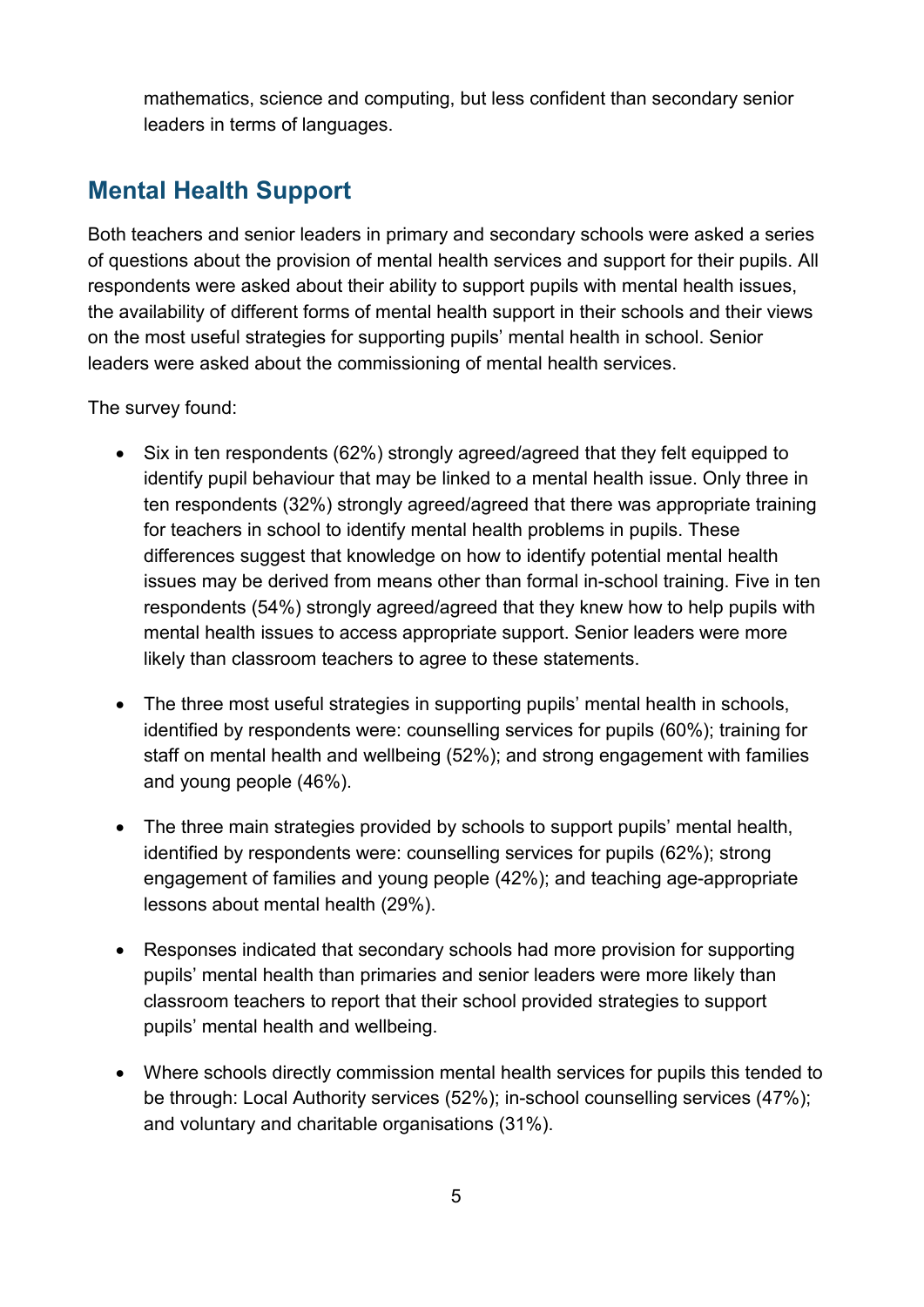#### <span id="page-5-0"></span>**Behaviour and Bullying**

Senior leaders and teachers were asked a series of questions about pupil behaviour and bullying in their schools. In particular, they were asked for their views on pupil behaviour in their school, the prevalence of low-level disruption in the classroom and on the most common forms of bullying in their school.

The survey found:

- The majority of respondents (81%) rated pupil behaviour in their school as 'very good' or 'good'. Respondents from primary schools and senior leaders were slightly more positive about pupil behaviour than respondents from secondary schools and classroom teachers, respectively. The pattern of responses for this question from the Teacher Voice Omnibus survey results in June 2015 (excluding the Senior leader booster summer survey [2](#page-5-1)015<sup>2</sup>), were similar to in previous surveys. 76 per cent of teachers and leaders rated their pupils' behaviour as 'very good' or good' in 2015, compared to 74 per cent in 2014, 77 per cent in 2013 and 76 per cent in 2012. $3$  This suggests that pupil behaviour has remained fairly consistent over the last few years.
- Persistent low-level disruption in the classroom is an issue 'frequently' or 'sometimes' for three-fifths of all respondents (61%). Disruption is more likely to be an issue in secondary school classrooms, than in primary, (67% and 53% of respondents respectively identified this as an issue 'frequently' or 'sometimes') and, more likely to be identified by class teachers, than senior leaders (73% of non-senior leaders identified this issue 'frequently' or 'sometimes', compared to 49% of senior leaders).
- By far the most common form of bullying in schools is general verbal abuse, identified by 74 per cent of all respondents. This was followed by cyber bullying (45%) and physical abuse (26%). Racial and religious bullying was far less common. Cyber bullying was reported by far higher numbers of secondary than primary respondents (65% compared to 23% respectively).

<span id="page-5-1"></span> $2$  The surveys prior to 2014 did not include a senior leader booster sample and therefore for comparability only the June Teacher Voice Survey data is referenced here.

<span id="page-5-2"></span> $3$  When the question was previously asked on the 2008 teacher voice survey 70 per cent of teachers and leaders rated their pupils' behaviour as 'very good' or good'.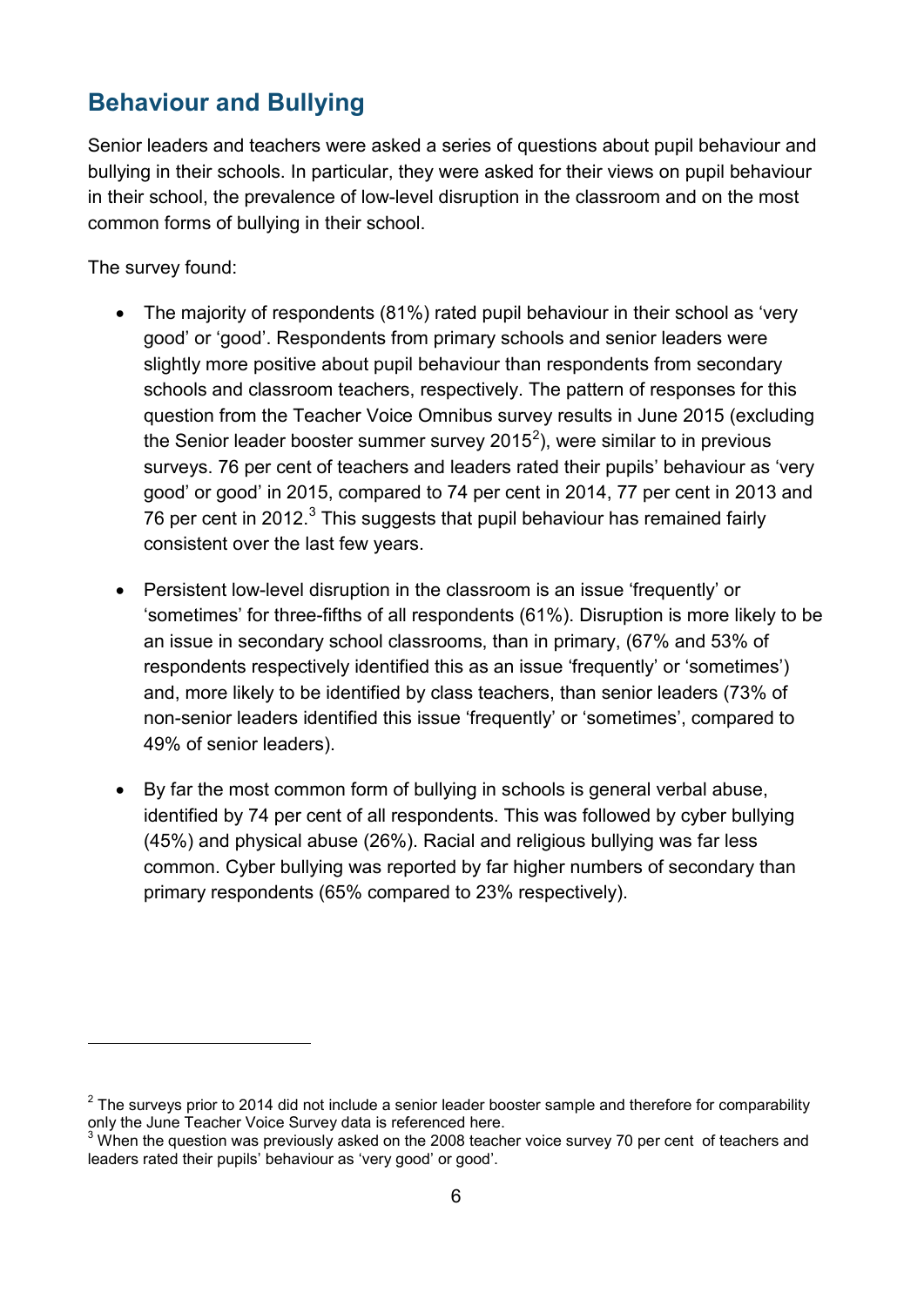#### <span id="page-6-0"></span>**School Leadership**

The Department for Education was interested in understanding the influences on teachers' aspiration to headship. Both classroom teachers and senior leaders were asked about the factors they felt positively or negatively influenced teachers' aspiration to headship.

The survey found:

- Teachers' aspirations to headship were adversely influenced by: the pressure and pace of a headteacher's job (87%); workload (83%); the level of accountability to those outside the school (83%); the level of responsibility which a headteacher has within the school (67%); and the level of support available to new headteachers (37%).
- Seldom were any of the factors identified as having a positive influence on teachers' aspiration to headship. However, for two-fifths of respondents (41%) 'the move from teaching to providing strategic direction and vision' was a positive influence. Similarly, 'the pay differential between senior leadership and headteacher roles' was deemed a positive influence for one-third of respondents (33%).
- More secondary than primary respondents, saw the pay differential (39% of secondary compared to 26% of primary respondents) and 'the move from teaching to providing strategic direction and vision' (47% compared to 34%) as positive influences on aspirations to headship.

### <span id="page-6-1"></span>**Post-16 Participation and Choices**

Young people do not specifically have to stay in full-time education to meet their duty to continue participating beyond the age of 16 years. The Department for Education was interested in exploring teachers' awareness of the various types of education and training young people can undertake as part of the raising of the compulsory education and training participation age and whether schools helped Year 11 pupils to use portals/third party websites to find out about the post-16 options available to them in their area.

The survey found:

• Almost three-quarters of respondents (72%) strongly agreed/agreed that they had a good understanding of the education and training a young person can undertake to meet their duty to participate beyond the age of 16.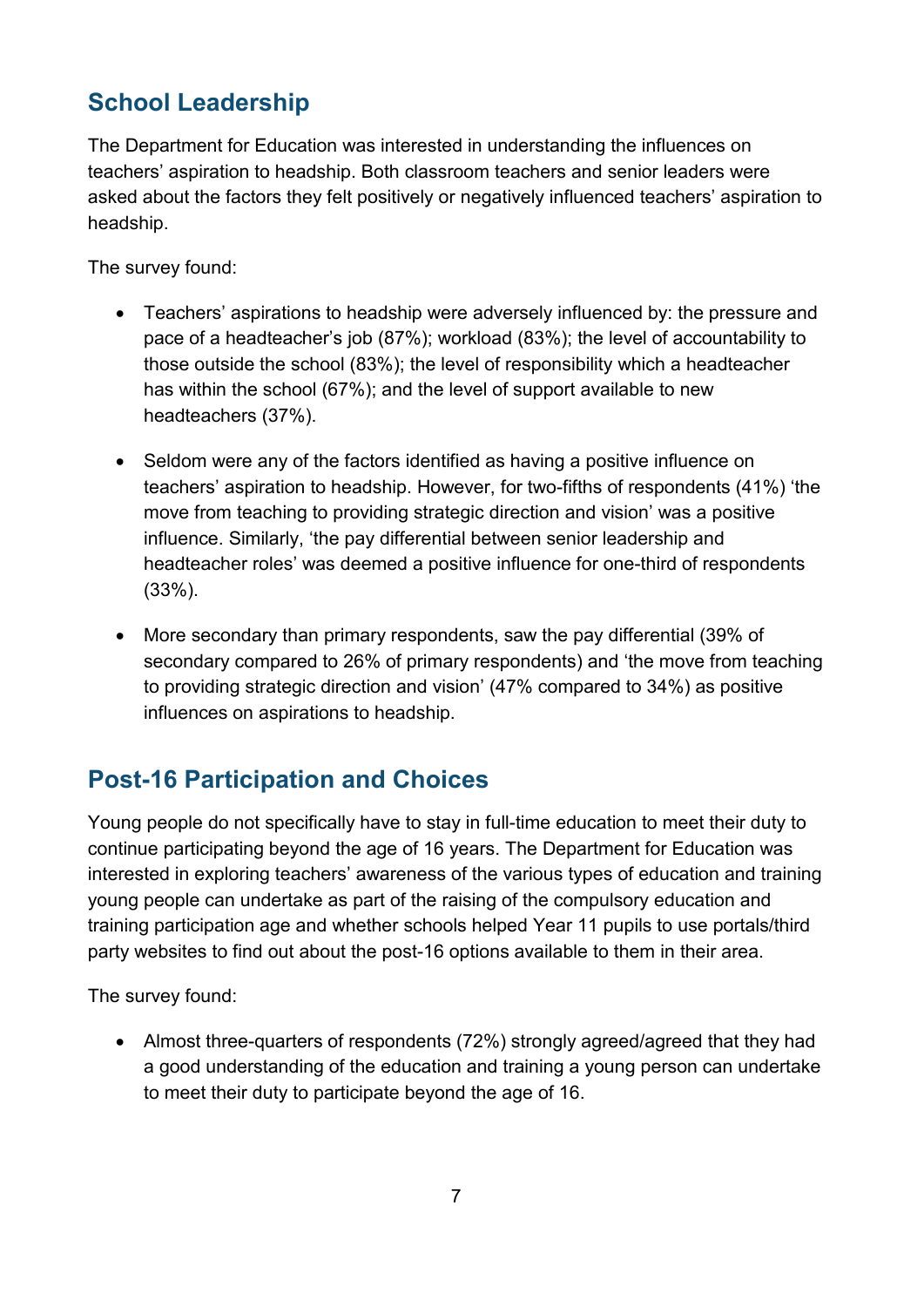- Senior leaders were substantially more likely than classroom teachers to agree that they understood these post-16 options.
- Since 2014, there has been an increase in respondents who 'strongly agree' or 'agree' that that they did have a good understanding of the education and training a young person can undertake to meet their duty to participate (66 per cent in 2014 compared to 72 per cent in 2015).
- Most respondents (81%) said that 'yes' their school helped Year 11 pupils to use portals/third party websites to find out about post-16 options to help them make informed choices. A higher proportion of senior leaders, than classroom teachers gave this response.

#### <span id="page-7-0"></span>**Vocational Qualifications**

Secondary school senior leaders were asked whether their school provided vocational qualifications, reasons for providing vocational courses, whether they had made changes to their vocational qualification offer, the involvement of employers in the delivery of vocational courses and whether they tailored the vocational qualification offer to the local economy.

The survey found:

- Most secondary senior leaders (76%) said that their school offered vocational qualifications; yet just under a quarter (22%) said that the school did not.<sup>[4](#page-7-1)</sup> The most commonly cited reason for offering vocational qualifications in school was demand from pupils (78%).
- Only a minority of senior leaders said their schools were providing new types of vocational qualifications, such as Applied General, technical certificates and tech levels. Where they were, this was most often the Applied General qualification (14%), followed by Technical Certificates (7%) and Tech Levels (6%).
- Just ove a quarter (28%) of senior leaders said that employers were involved in the delivery of more than a small minority of vocational courses.
- Only a third (33%) of senior leaders reported that the vocational courses provided in their school were tailored to the local economy. This was informed primarily by: pupil destinations data; labour market intelligence; and input from the business community.

<span id="page-7-1"></span><sup>4</sup> 1% of respondents answered 'do not know' and 1% did not respond to this question.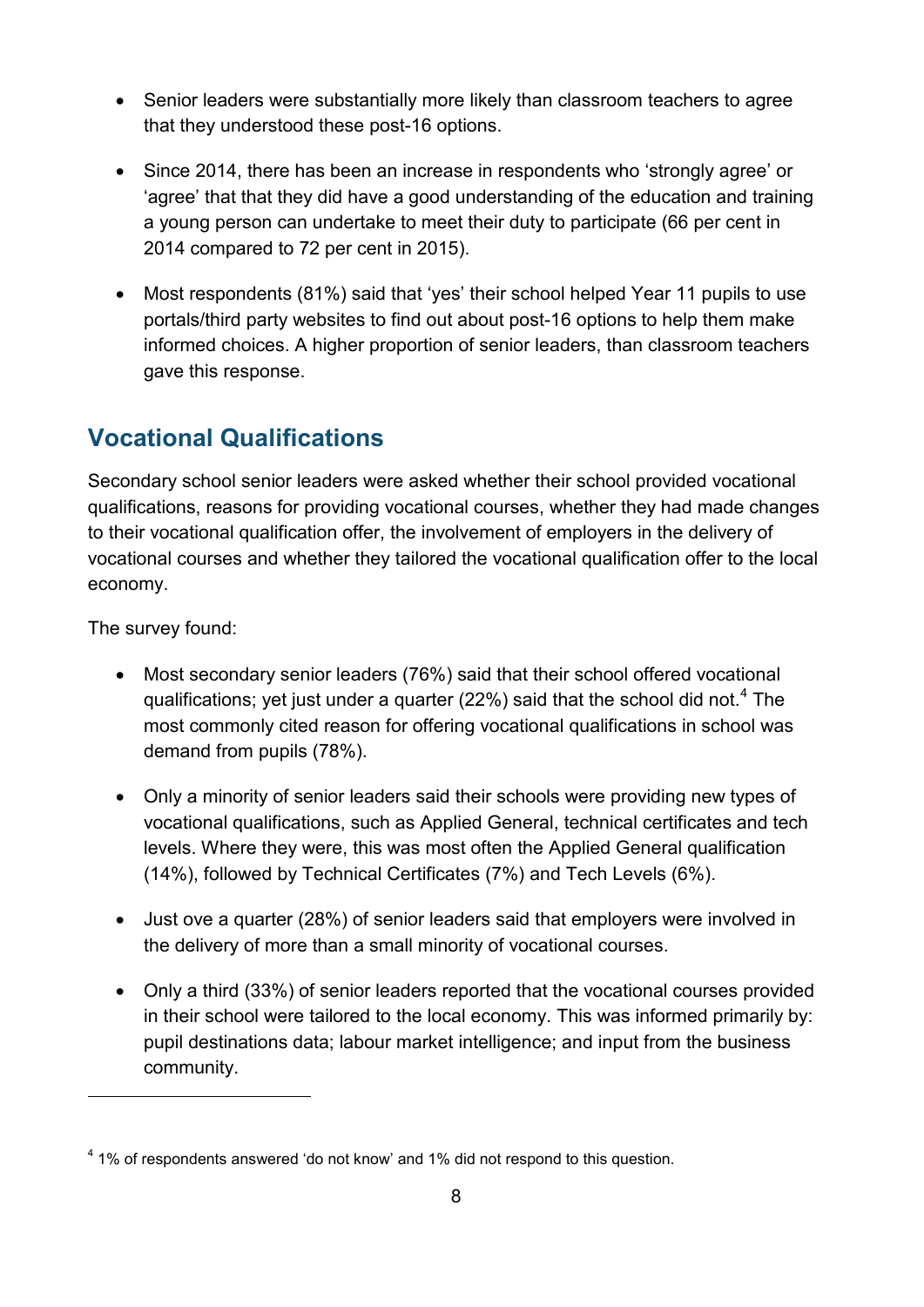#### <span id="page-8-0"></span>**Work Experience**

Secondary school senior leaders were asked about the ease of finding work experience placements for students, the most popular sectors for work experience and whether the introduction of the 16-19 study programmes had led to improvements to work experience.

- Just over two-fifths of senior leaders (42%) said that their school found it difficult to find work experience placements for their pupils. Two in ten senior leaders (21%) said their school found it 'quite' or 'very' easy. Around a sixth (14%) of senior leaders said that their school did not provide work experience placements for pupils.
- The three sectors most in demand for work experience placements were: education, health and public administration (53%); professional, scientific and technical (38%); and business administration and support services (33%). The areas least in demand for work experience placements were: mining, quarrying and utilities; transport; and property.
- Small proportions of senior leaders identified modest improvements to work experience following the introduction of 16-19 study programmes. Just over twofifths (44%) of senior leaders reported a little or more improvement in terms of the *amount* of work related activity to develop employability skills. Just over a third (35%) identified a little or more improvement in the *tailoring* of work experience placements to suit the career aspirations of learners.

#### <span id="page-8-1"></span>**Accountability**

From 2016, progress 8: a measure of progress across 8 subjects from the end of primary school to the end of secondary school will replace accountability measures will be based on progress across eight subjects rather than the percentage of pupils achieving five A\*- C grades including English and maths as a headline measure of school performance. Senior leaders were asked whether these accountability reforms had encouraged their schools to enter some Year 9 pupils for a different number of EBacc qualifications, a different total number of qualifications or a different number of non-GCSEs.<sup>[5](#page-8-2)</sup>

The survey found:

<span id="page-8-2"></span><sup>&</sup>lt;sup>5</sup> EBacc GCSEsubjects are English, Maths, Science, Foreign Lanuguages and History or Geography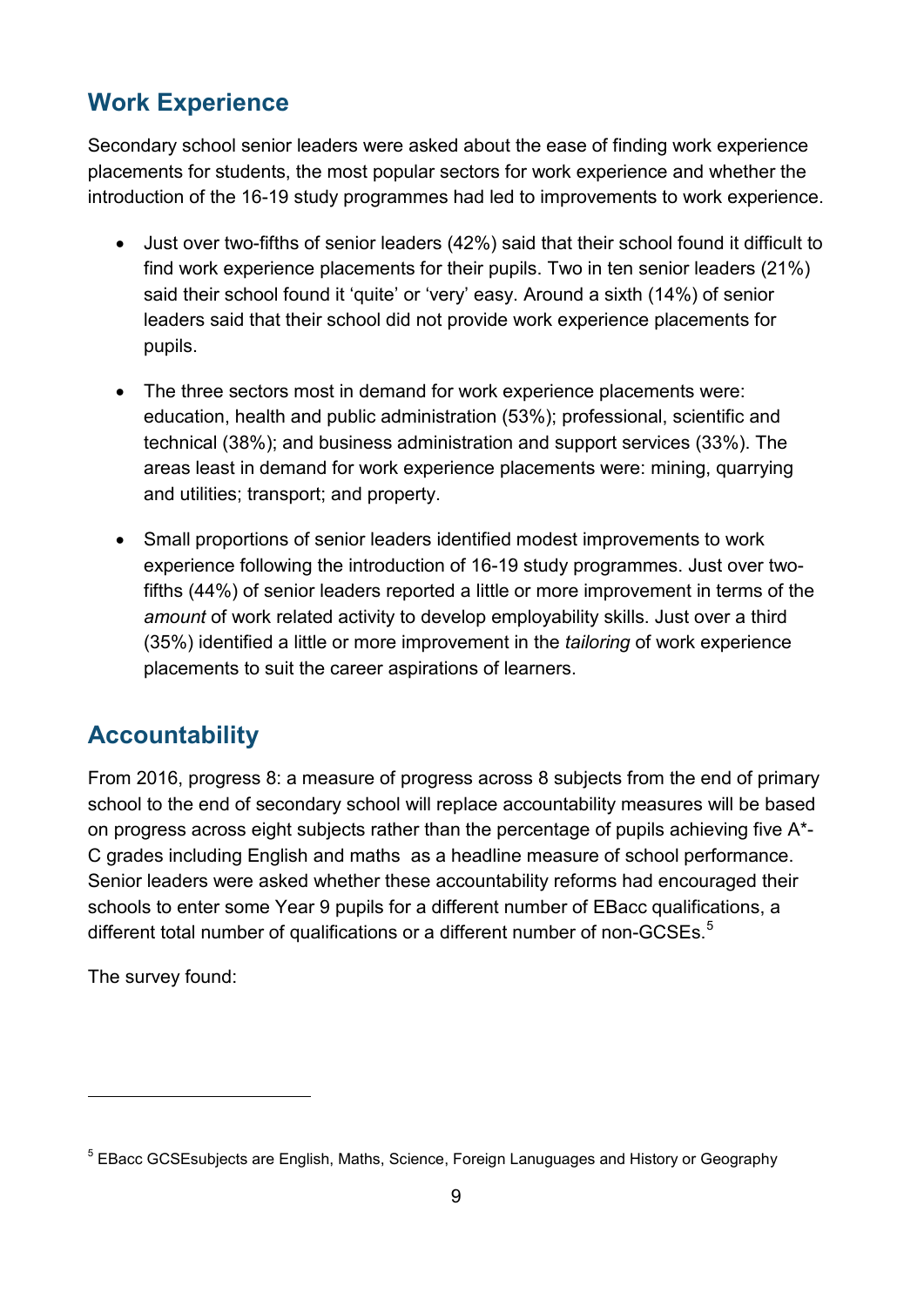- Half of responding senior leaders (51%) said that the accountability reforms have encouraged their school to enter some Year 9 pupils for 'more' EBacc qualifications.
- Two-fifths of senior leaders reported that the reforms had encouraged their school to enter pupils for a different number of qualifications in total: 25% were entering for 'fewer' and 15% for 'more' qualifications in total.
- These patterns are comparable to those found in 2014 when a similar question was asked
- One-third (36%) of senior leaders reported that the reforms had encouraged their school to enter some Year 9 pupils for 'fewer' non-GCSEs. While half of senior leaders (50%) reported that the reforms had made no difference to the number of pupils entered for non-GCSE qualifications, only a small minority (7%) thought the reforms encouraged their school to enter some Year 9 pupils for 'more' non-GCSE qualifications.<sup>[6](#page-9-0)</sup> Respondents were not asked about non-GCSEs in 2014.

-

<span id="page-9-0"></span> $6$  The remaining respondents either did not respond to this question or responded 'don't know' to the question.'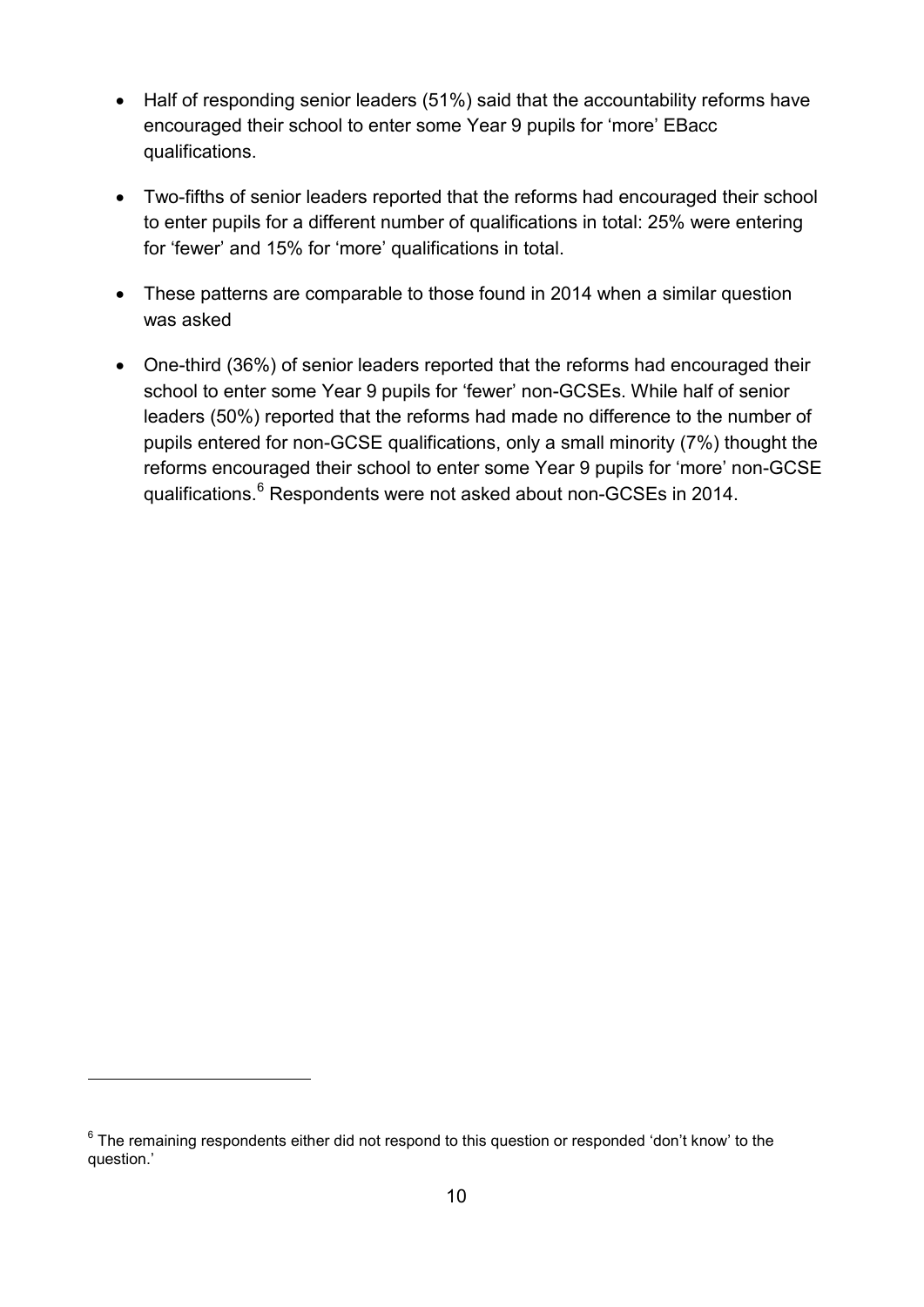## <span id="page-10-0"></span>**Methodology**

-

This report is based on the combined data from the Teacher Voice June 2015 Survey and a Senior Leader Booster Survey conducted in June- July 2015. 2,088 senior leaders and teachers from 1,643 schools in the maintained sector in England completed the surveys. 1,430 respondents completed the Teacher Voice Survey online between  $5<sup>th</sup>$  and 10<sup>th</sup> June 2015. The Senior Leader Booster Survey was completed online (50 respondents) and on paper (608 respondents) between  $15<sup>th</sup>$  June 2015 and  $3<sup>rd</sup>$  July 2015.

#### <span id="page-10-1"></span>**The sample of respondents**

The data includes responses from 1,077 senior leaders and 1,011 teachers in primary and secondary schools. Senior leaders were defined as headteachers, deputy headteachers and assistant headteachers. 52 per cent (853) of the schools represented in the sample were primary schools and 48 per cent (790) were secondary schools.

In terms of free school meals (FSM) eligibility, both the sample of primary schools and the combined sample of primary and secondary schools drawn were found to be representative of the national population of primary schools and all schools respectively. The sample of secondary schools drawn was found to over-represent the lowest quintile and under-represent the highest quintile of FSM eligibility compared to the national population of secondary schools. In order to make the secondary schools sample representative of its national population by FSM, weights were calculated for the sample using the FSM data, and applied to the secondary schools data. The analysis of secondary schools in this commentary is based on this weighted data<sup>[7](#page-10-2)</sup>.

In addition to being representative of schools in terms of free school meals eligibility, the unweighted primary school sample was also found to be representative of primary schools nationally in terms of school type, region, achievement and LA type. The unweighted combined sample of primary and secondary schools was also found to be representative of all schools nationally in terms of achievement and LA type.

After weighting the data, the secondary school sample was also representative of secondary schools nationally in terms of school type (including academies), achievement, region and LA type.

<span id="page-10-2"></span> $7$ We did not apply a weighting to primary schools or schools for which free school meals data was unavailable in the Register of Schools.